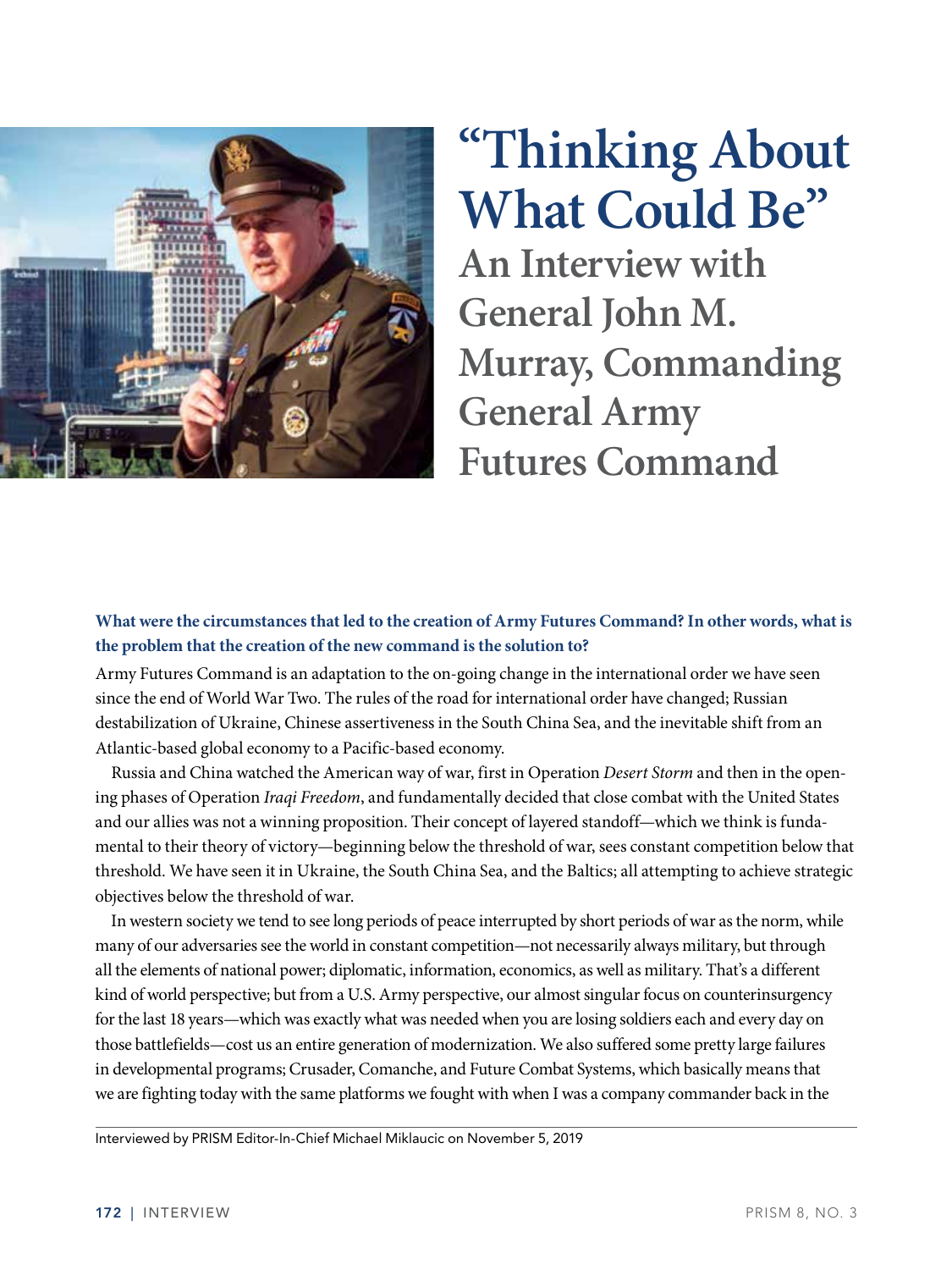mid-1980s. They have different capabilities now because they have been upgraded over time, but the fact remains that the architecture is the same; the physics that went into building the Abrams and the Bradley are 40 year old technologies.

These were the big things that contributed to the Army's decision to modernize; and the four most senior Army leaders—the Army Chief of Staff, the Secretary of the Army, the Undersecretary, and the Vice Chief of Staff—were in unison in their visions of what the Army needed to do and how we were going to do it. Specifically regarding the Army Futures Command, General Mark Milley at that time looked at the enterprise called the Army and saw there was really nobody focused on modernization; all focused on the short term with nobody looking deep into the future to figure out what the future operational environment might look like. Nobody was anticipating the next operating concepts inside that environment, and nobody was looking at what had to be developed to succeed.

Modernization is a continuous process requiring collaboration across the entire Army. Army Futures Command (AFC) under the direction of Headquarters, Department of the Army, brings unity of effort to the Army's modernization approach by developing and delivering future concepts, requirements, and organizational designs based on its assessment of the future operating environment. Before AFC, the first place modernization was synchronized was at the Chiefs and Secretary of the Army level. That lack of unity of effort and unity of command, that lack of a command focused on the future and what the future challenges might be—beyond material—and the need to orchestrate the effort is really what led to the establishment of the Army Futures Command.

#### **How has the Command been stood up?**

It started off as a task force: we uncased the colors here in Austin in August 2018, so we are 14 months old. Across the entire command we have gone from about 40 to 26,000 personnel; here in Austin we have about 400 on the ground, and a requirement for another 100. We have limited direct hiring authority, but not every position can be a direct hire, so most hires go through the normal hiring process.

#### **How does the Command select and prioritize its initiatives and its research?**

One of the things I have learned over the past year is to clearly identify the challenges or problems we are trying to solve. There is a lot of great research that goes on in military laboratories, in the Army, Air Force, Navy, Marine Corps, as well as great research in universities; and lots of great innovation all over this country. But if you are out there searching for great technologies and then trying to find a problem for them, that is actually the reverse of how it should be done. So we have spent the last 6 to 8 months focused carefully on identifying the technological challenges or problems that our cross-functional teams are working on or need solutions to. We will soon bring all the program executive officers together to focus directly on their major problems from a technology standpoint, or a research and development, or science and technology standpoint. We then focus the Army Applications Lab— as well as our internal laboratories—on solving those problems. Identifying the problems first before you go and try and find the solutions, as opposed to vice versa.

### **How does the Command actually go about identifying those problems?**

We sit down with each of the cross-functional teams and ask them to step beyond what they are currently working on and start to figure out what comes next. Some of the coming challenges—take, for example quantum; quantum is not here yet, but it is coming sooner or later. The Artificial Intelligence Task Force, embedded at Carnegie Mellon University and partnered with leading researchers across the country, is defining and developing future capabilities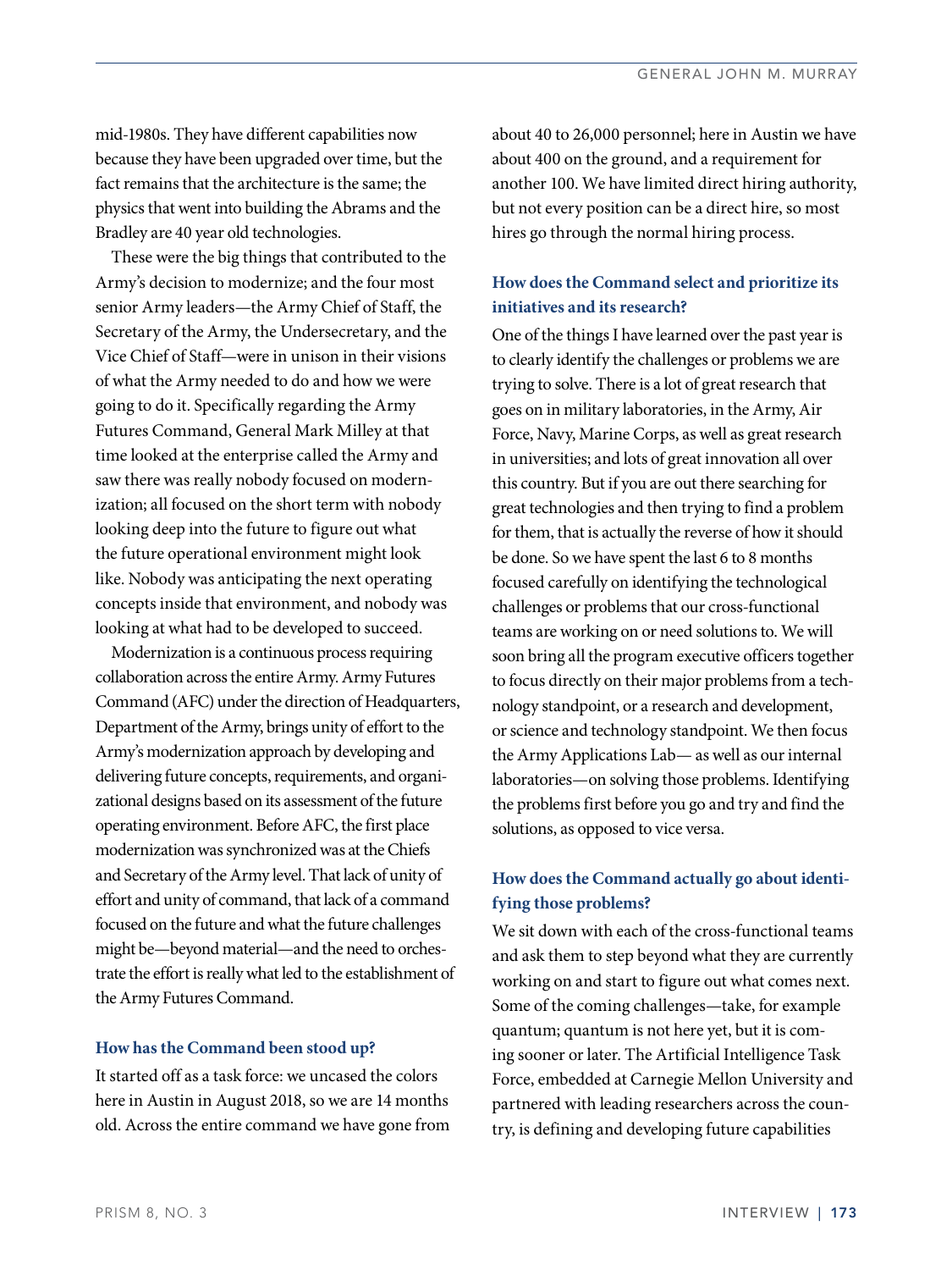for AI-enabled Multi-Domain Operations in order to think through the impacts of AI on a future battlefield. Not unique to the military, but pretty much across the military—especially the Army—we tend to think in terms of what is, as opposed to what could be. So we try to shape our thinking about what could be, and how emerging technologies that may not be here yet, but are coming, could fundamentally change the way we fight.

# **How does the Command interact with academia and the private sector that is different than the way the Army has traditionally interacted with those communities?**

We have invested in universities for a long time and invested in university research. We had a small business program for a long time, but it is the laser focus we are able to bring by understanding the problems we are trying to solve upfront. We currently have three strategic university partners: one of them is focused on hypersonic and directed energy; another is focused on robotics and autonomy and precision navigation and timing, so that in a degraded environment you can still ensure navigation and timing; and a third partner is focused on Artificial Intelligence. These are the things we are currently focusing on. It is the focus on specific challenges that distinguishes our approach to academe and the private sector.

The data base of problems we are currently addressing—around 40 at this time, and it will continue expanding—is open to private industry as well. In our public communications we lay out our problems and invite companies from across the country, small, medium, and large, to come hear us, and focus on the problems we are trying to solve.

#### **Does Army Futures Command work closely with the Defense innovation unit?**

The Defense Innovation Unit has an office in Austin making Austin a hub. We have the Air Force Innovation Unit, the Defense Innovation Unit,

Army Applications Lab, and National Geospatial Agency all located in the same building, so the hand off of problems, technologies, and solutions happens all the time.

#### **How do the cross-functional teams operate? How are they composed? How are they given their assignments? Do they interact with each other?**

They interact with each other constantly. Something we have done poorly in the past is communicate across systems; every system operates as a part of a bigger system. The whole is an integrated system of systems construct. Take for example a cannon I want to develop that shoots 1000 miles; if I can't see 1000 miles, and I can't pass targeting data back to that cannon in near real time, and I can't do battlefield damage assessment of those fires, then that cannon that shoots 1000 miles is interesting, but not very relevant. Looking across the cross-functional teams is a systems approach to how all the systems interact together and about how they all have to communicate together. That drives integration across the cross-functional teams almost from inception.

Cross-functional teams include operators, scientists, engineers, testers, costers, requirements experts, acquisitions experts. The theory behind them is if you get the team together in the beginning with a better set of products that drive the development of a capability, you end up with better early prototypes to drive the requirements; you end up with better prototyping so you don't have to go through a constant changing of requirements through the lifecyle of a program. The most powerful thing about the cross-functional teams is the partnership between the program manager, and the cross-functional team director, all sitting around the same table focused on the same problems every day, focused on the same outcomes, without VTCs, phone calls, and TDYs. This is one of the most powerful lessons we learned during the first year.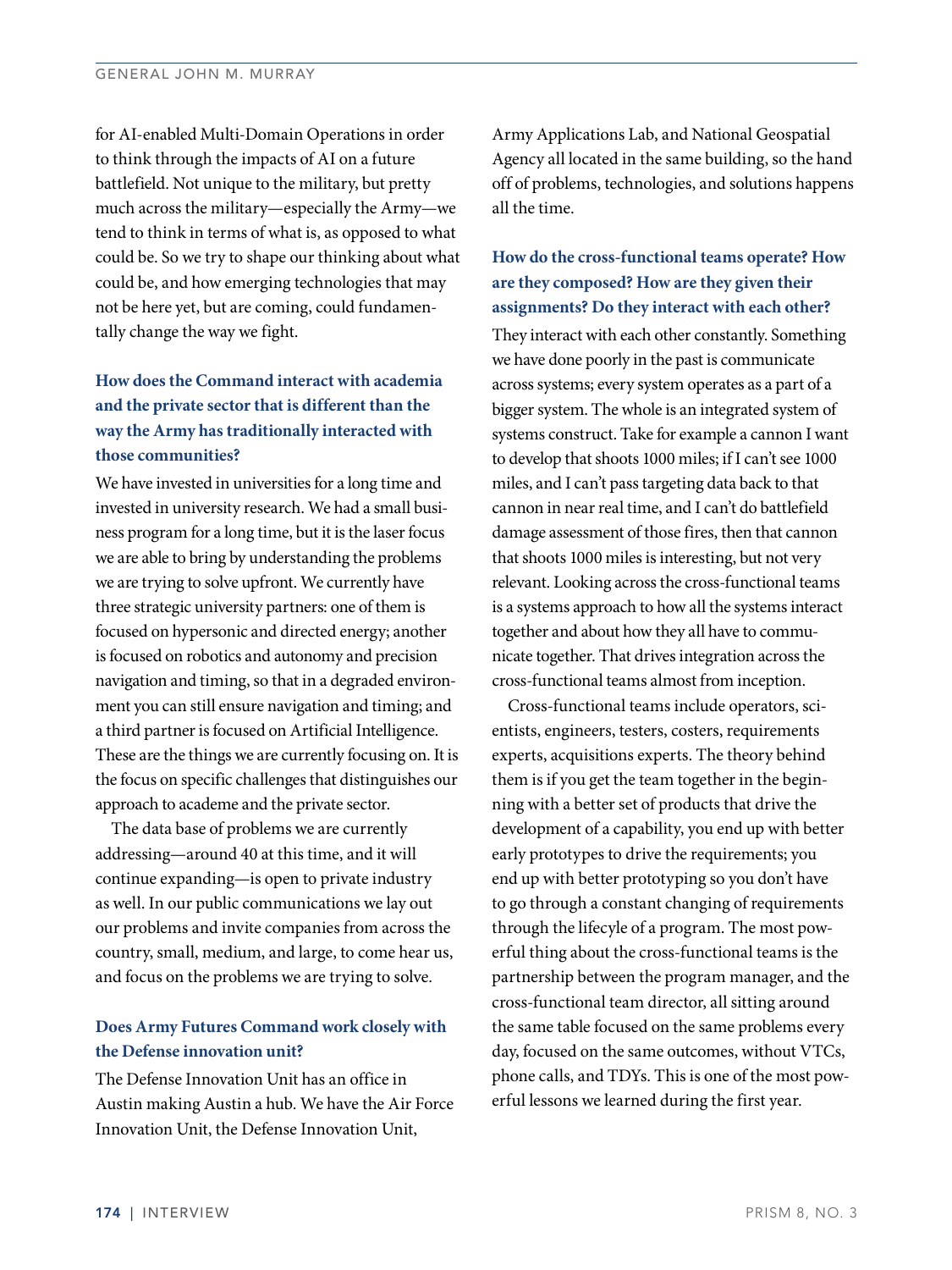#### **How do you anticipate our peer competitors' intentions and capabilities?**

This is not easy, and it is not perfect. We start with the attitude that we are not going to be exactly right, and that's okay. I fundamentally believe there has to be some goal or objective you are after in the future, or else any road will get you there. We have a directorate of Intelligence that is different than any other intelligence directorate I have ever been associated with that has a distinctly Army Futures Command perspective. We are not at all interested in what is happening today, or next year, or the year after that. We have a very small group of people trying to harness the power of the entire Intelligence Community, to make predictions well into the future. First of all is understanding. It does not matter who our adversary is; we must understand where they currently are, understand from a lot of open source inputs about what their intentions appear to be, and then ground that with the technology forecasting expertise we have to anticipate what path they are on. Then we can establish what they say they want to do, where they currently are, and what path we think they will take to get there. There will be some key points over time that either prove or disprove that those technologies are imminant; and we focus on getting there ahead of our adversaries to establish overmatch. We do not want to get to 2035 to find we have fallen behind. We want to aim ahead of the competition and not behind it. Understanding the technology paths, understanding the feasibility of what they are trying to do, the technological hurdles they will have to overcome to get there, and from an intelligence standpoint, we must establish information requirements so we can begin to track them

# **What in your view is a possible, a credible scenario in which the Army would confront peer competitor armed forces?**

I believe the greatest vindication of Army Futures Command would be that that day never comes.

This is, and has always been, about deterrence; it will always be about deterrence. The goal is not to win the future conflict, but to never get into a future conflict. It is hard to predict what might lead us into a major conflict. I don't think anybody predicted the assassination that led to World War I. When the Allies were negotiating with Hitler, very few predicted World War II, or Pearl Harbor. It could be any one of a thousand events that could get us there. But the primary goal has always and remains deterring war.

# **Isn't that what we believe the Chinese and Russians are thinking as well? They are trying to out maneuver us—to defeat us—without having to confront us militarily?**

In a different way, they are achieving many of their strategic objectives below the threshold of war. You can call that grey zone conflict with little green men, you can call that whatever you want to call that. As I said earlier we embrace a very western concept of long periods of peace as the norm, punctuated by short periods of war, whereas most of our adversaries see constant competition, not just from a military stand point; diplomatic, the information space, and as long as they can continue to achieve objectives below the threshold of outright war, what is needed is a whole of government effort to counter it.

# **Does that lead you to believe the United States should adopt or embrace that kind of world view of persistent competition?**

The first step is recognizing that we are in a state of competition, and there are events happening that are making people slowly realize what is happening, primarily through the information space, the diplomatic space, and the economic space. Economics has always been a great power tool.

**Based on your experience here with the Army Future Command, what recommendations can**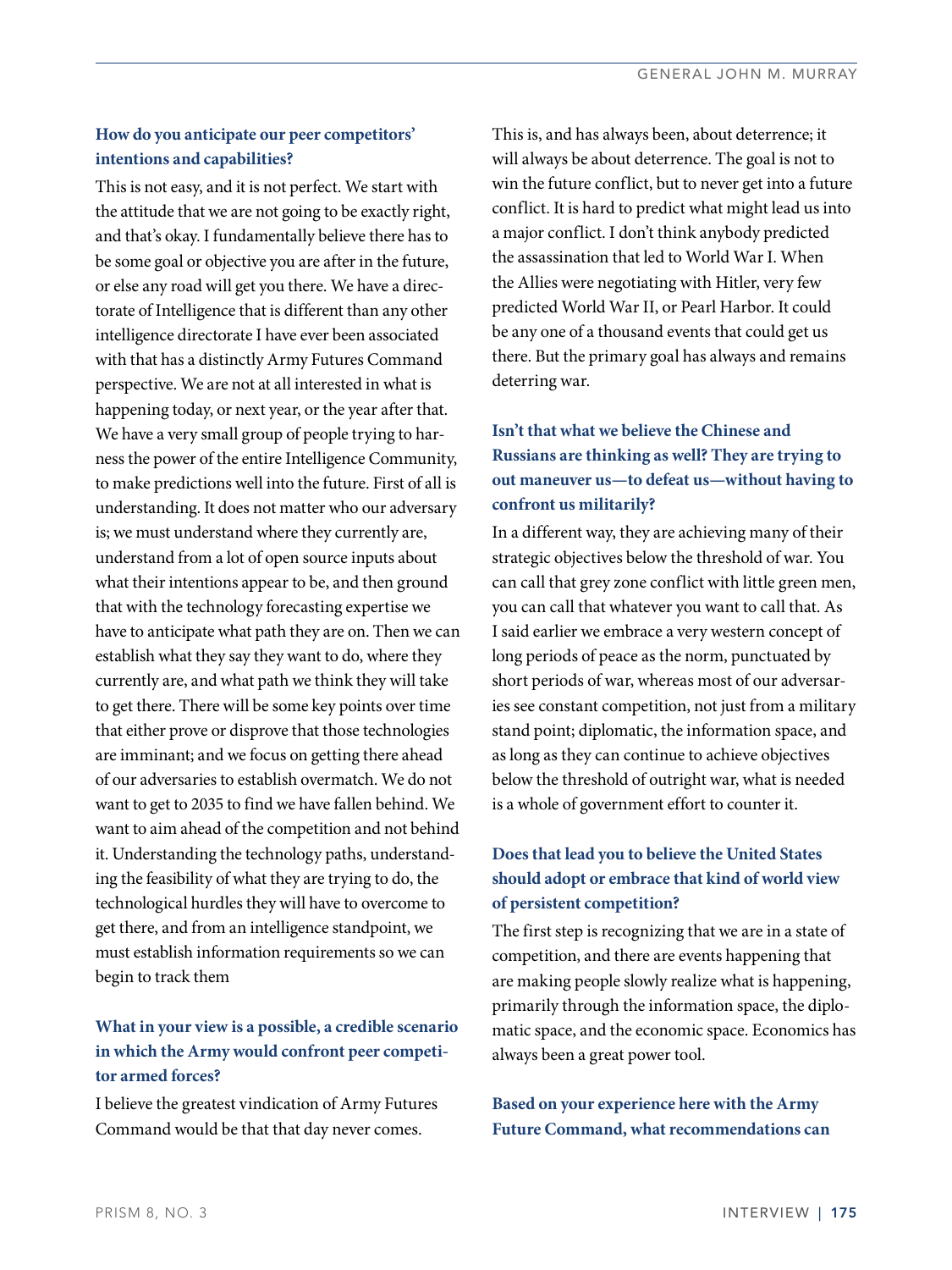**you make for joint professional military education? What insights do you have from this Command that we should be taking into consideration in developing the next generation of JPME?**  As I reflect on my professional military education experiences and recall how much time we actually spent thinking about the future, the answer is not very much, if any. We don't spend any time in JPME, thinking about things like quantum; but quantum is coming. A lot of things out there are coming; it's not a question of if. People are scared to death of Artificial Intelligence on the battlefield, imagining The Terminator; but there are so many applications of Artificial Intelligence well short of killing machines, that would be very effective. Despite our fears, our ethical considerations, and the debates that go on, Artificial Intelligence and quantum will come to the battlefield. I didn't spend any time at all in my professional military education thinking not about what is, but about what could be. Yet, thinking about what could be is important if we are trying to reverse engineer things back to what we need to focus our research and development, our science and technology on. Innovation for innovation's sake is interesting, but focused innovation is more important than just innovating for the sake of innovation.

# **Do you consider that important for the next generation of national security leaders? To be learning to think like that?**

The Army undervalues that type of strategic thinking; we undervalue some of the foreward looking skill sets. Yet, General McConville—the Chief of Staff of the Army—has said on numerous occasions that you cannot be an analog army in a digital age. But if we are truly going to move into the digital age, it is skill sets like the emerging field of Artificial Intelligence engineering, computer science, and data science that we must develop. Not that we need thousands and thousands of data scientists, but we are going to need some people to

help us move into the information age. The Army is trying. We went through this with the cyber workforce 10 years ago; how do you recruit and then retain a very talented cyber work force? And we will have to do the same with some other nontraditional skill sets.

# **What kind of insights from your experience here at Army Futures Command would you share with the next generation of national security leaders, the graduates of National Defense University?**

I had the advantage of coming into the Army post-Vietnam in the all-volunteer Army and was shaped very early in my career by Airland Battle Doctrine. I went to the captain career course at Fort Benning and it was focused on the emerging doctrine. I spent some time at the National Training Center focused on decisive action training and then returned to Fort Benning and taught Airland Battle. For good reasons, over the last eighteen years, we lost that focus on theory and doctrine and concepts as we have focused almost singularly on a counterinsurgency fight. We cannot lose what we have learned over the last eighteen years. That is one of the lessons of Vietnam; we wished away that problem when we came out of Vietnam.

We cannot afford to wish away low intensity counterinsurgency; it will have to be accounted for in the next iteration of doctrine. We tend to want to focus on that high end fight, and educationally we are going back to that. At the combat training centers we are getting back where we were at the beginning of my career; focused on a near peer fight. We must account for the most dangerous scenarios, and this is happening. For the company commanders education really matters; not just education in a formal setting, but constant self-education, studying some of the things I've talked about, and thinking about some of the things I've talked about. We have been on auto pilot for the last eighteen years. That certainty is gone and we